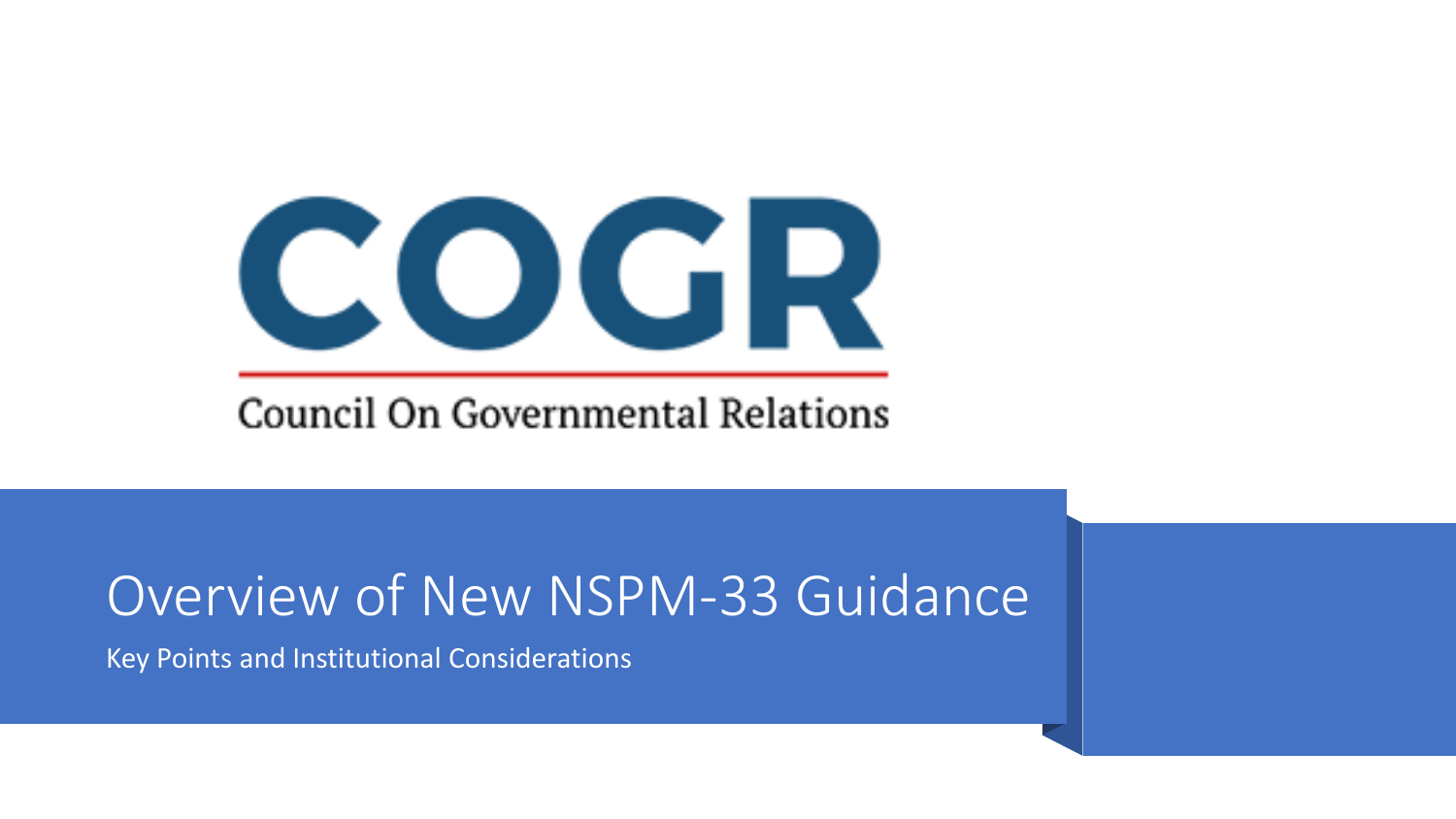# Panelists

• **Theresa Colecchia, Sr. Assoc. General Counsel, Johns Hopkins University** 



• **Michael Vernick, Partner, Akin Gump** 



**STRAUSS HAUER & FELD LLP** 

• **Kris West, Director Research Ethics & Compliance, COGR**

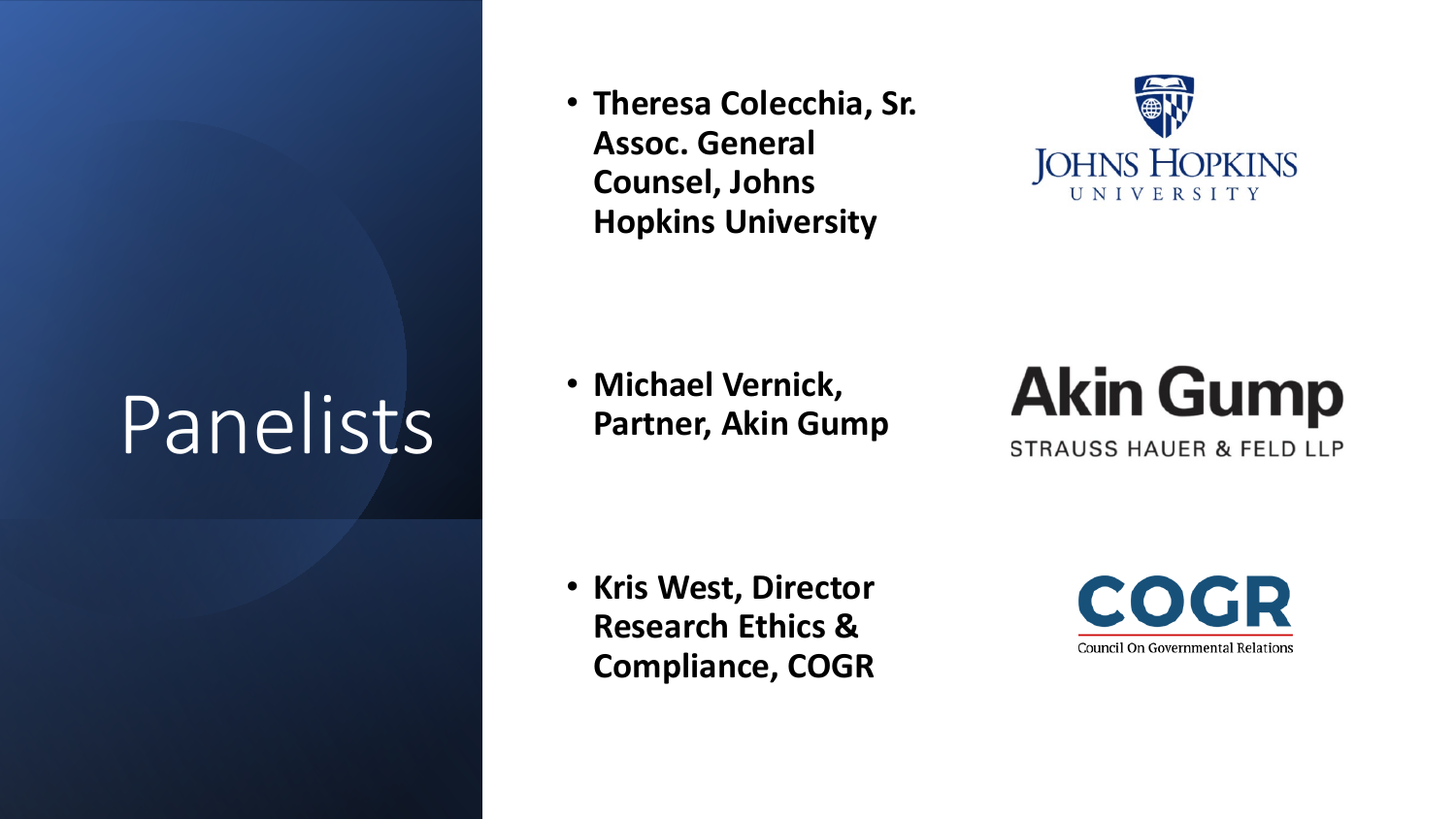#### To get us started . . . a quick poll!

Pick the answer below that best describes how familiar you are with the new NSPM-33 implementation guidance released Jan. 4, 2022:

- a. Haven't had a chance to review it yet
- b. Skimmed over/read the highlights, but haven't read it in detail yet
- c. I've been so immersed I'm starting to dream about NSPM-33

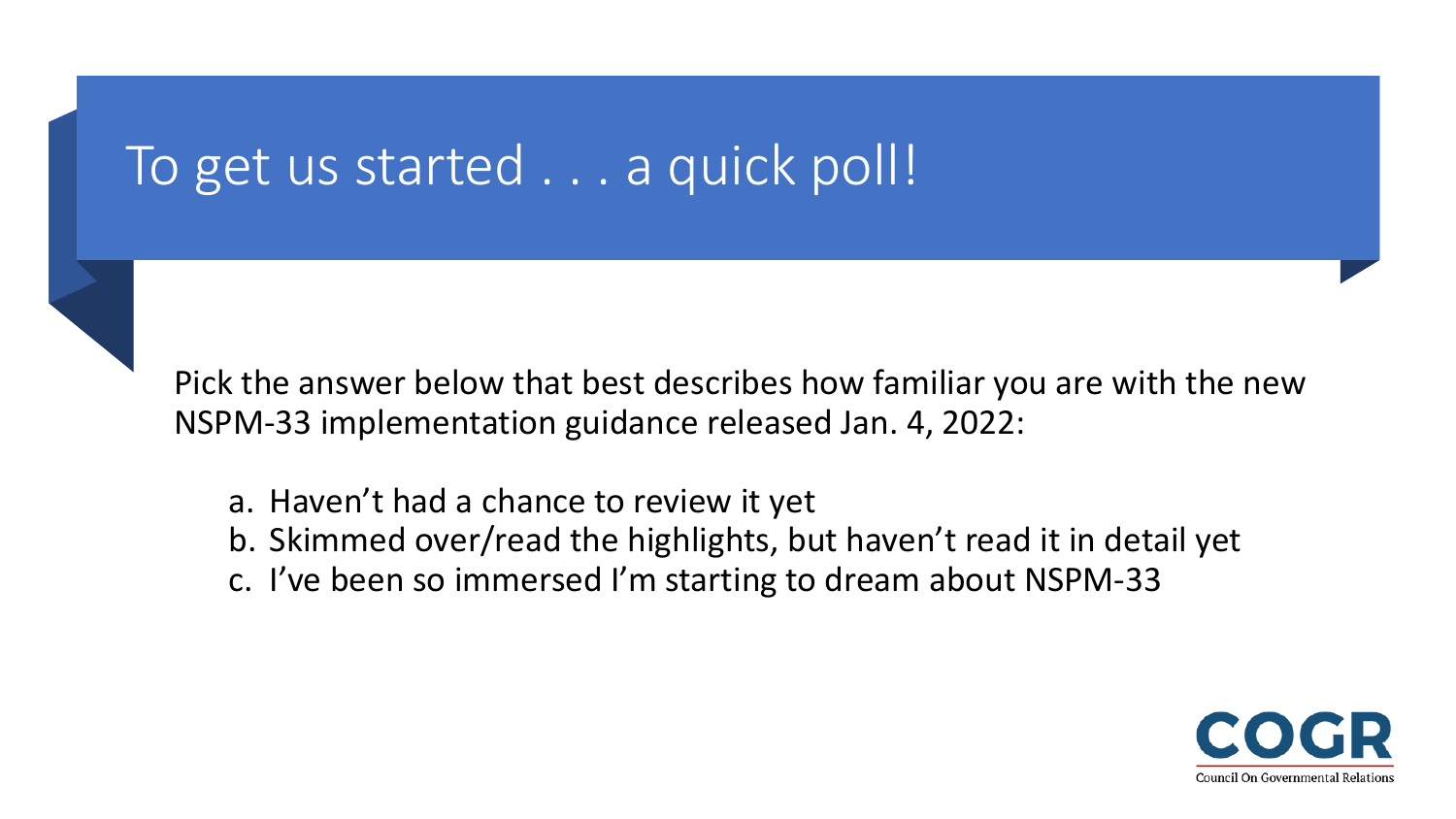#### [Nat'l Science & Technology Council Guidance for](https://www.whitehouse.gov/wp-content/uploads/2022/01/010422-NSPM-33-Implementation-Guidance.pdf)  Implementing NSPM-33: Key Points

- **First Step**: Model proposal forms/instructions to be developed in next 120 days.
- **Purpose**: Guidance for research funding agencies to produce their own guidance/requirements
- **Components:** Researcher disclosures and more!
- **Themes**:
	- Standardization/harmonization
	- Reduce administrative burden
	- Leverage existing documents/processes
	- No discrimination!

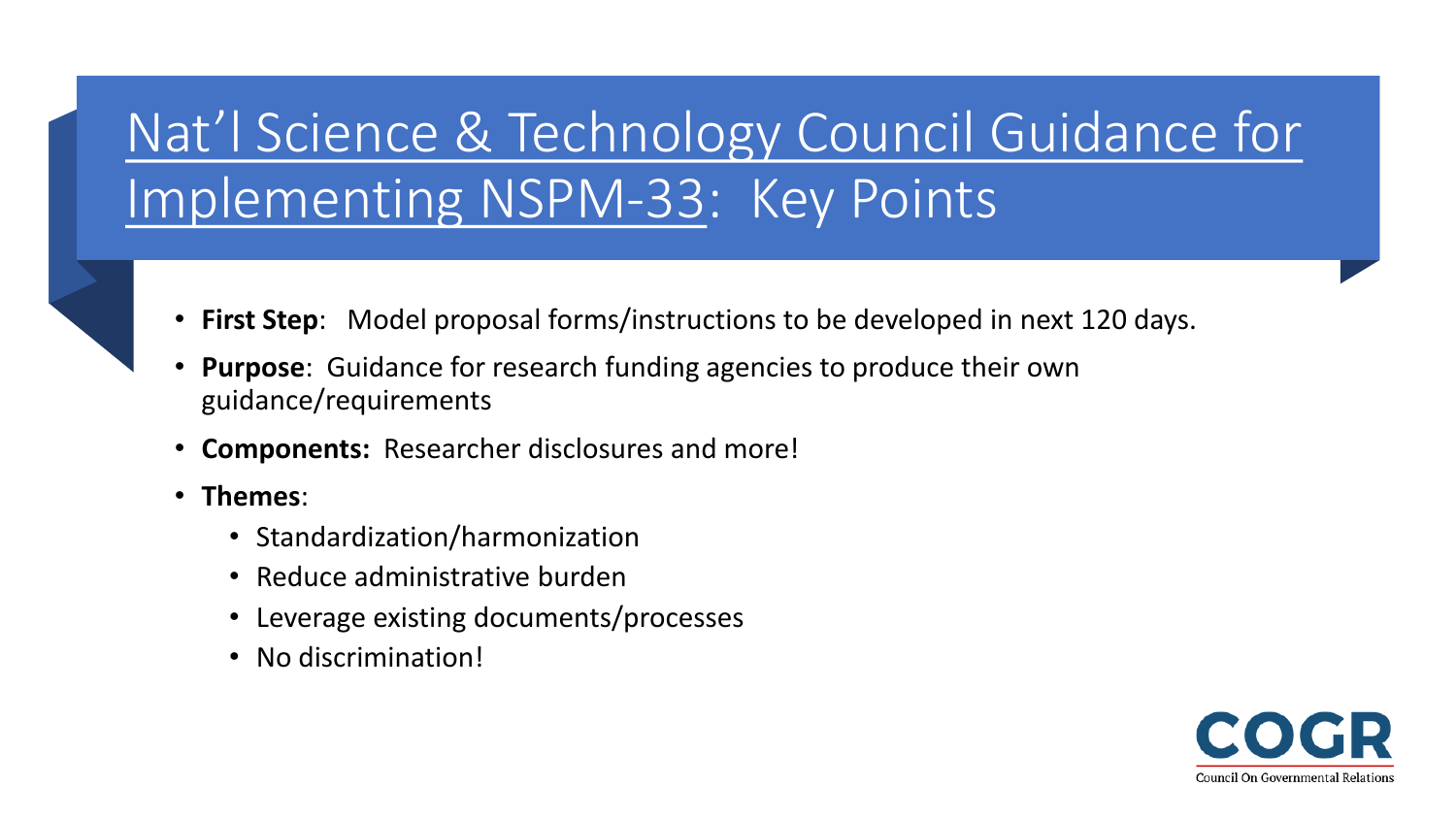**Disclosure** Requirements: Some Stars are Beginning to Align

- NSF, NIH and NSPM harmonization in key areas
- New **NIH Disclosure Table**
- [Updated NSF Disclosure](https://www.nsf.gov/bfa/dias/policy/disclosures_table/jan2022.pdf) **Table**
- COGR Summary and Chart Comparing [Disclosure Requirements](https://www.cogr.edu/sites/default/files/Summary%20of%20NSTC%20Guidance%20for%20Implementing%20National%20Security%20Presidential%20formatted.pdf)  Among NSPM-33 Guidance, NIH & NSF



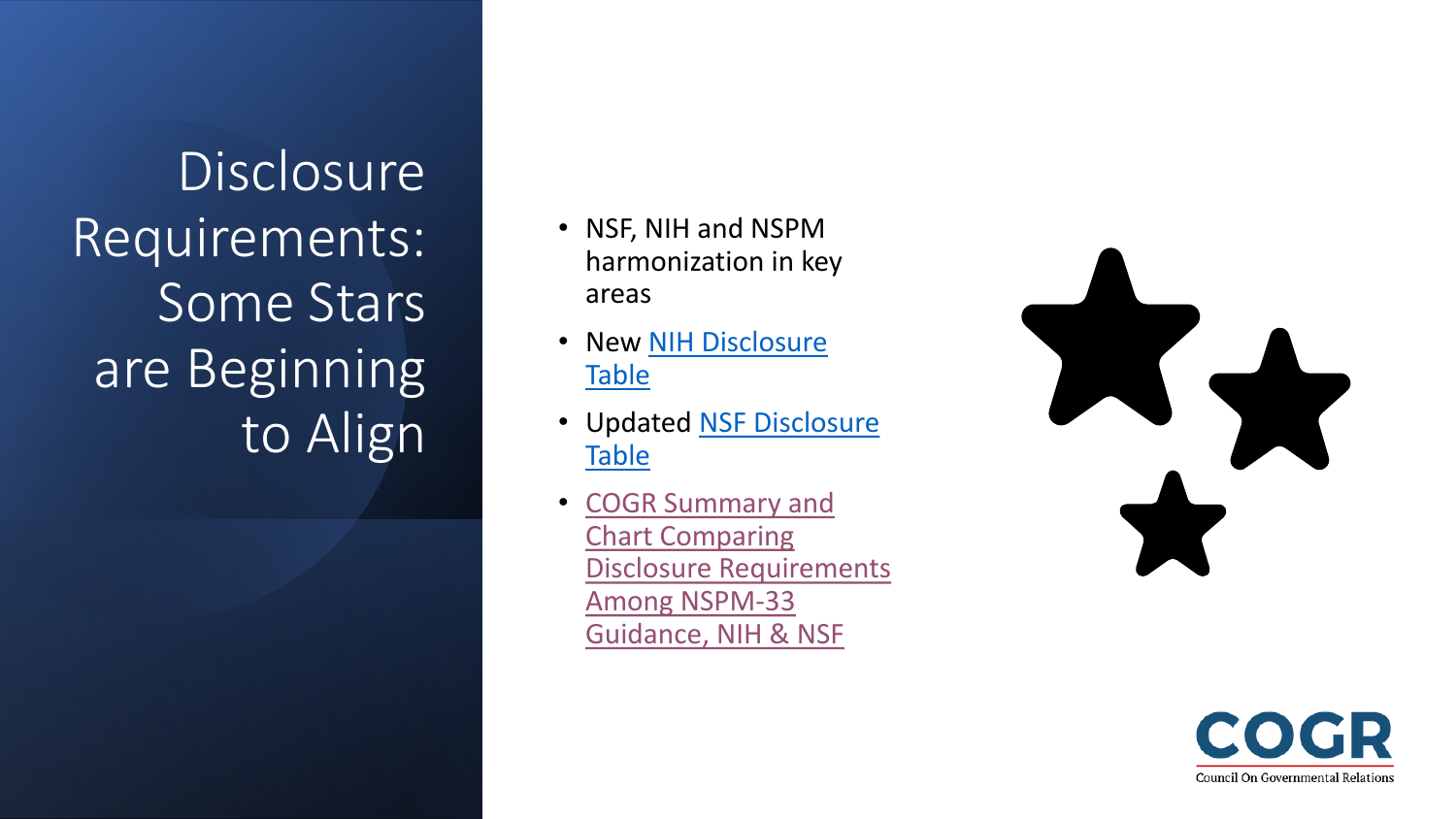#### Areas that Still Require Harmonization

### Consulting

Mentoring

Honoraria

Providing contract copies

Correcting disclosures

Certification

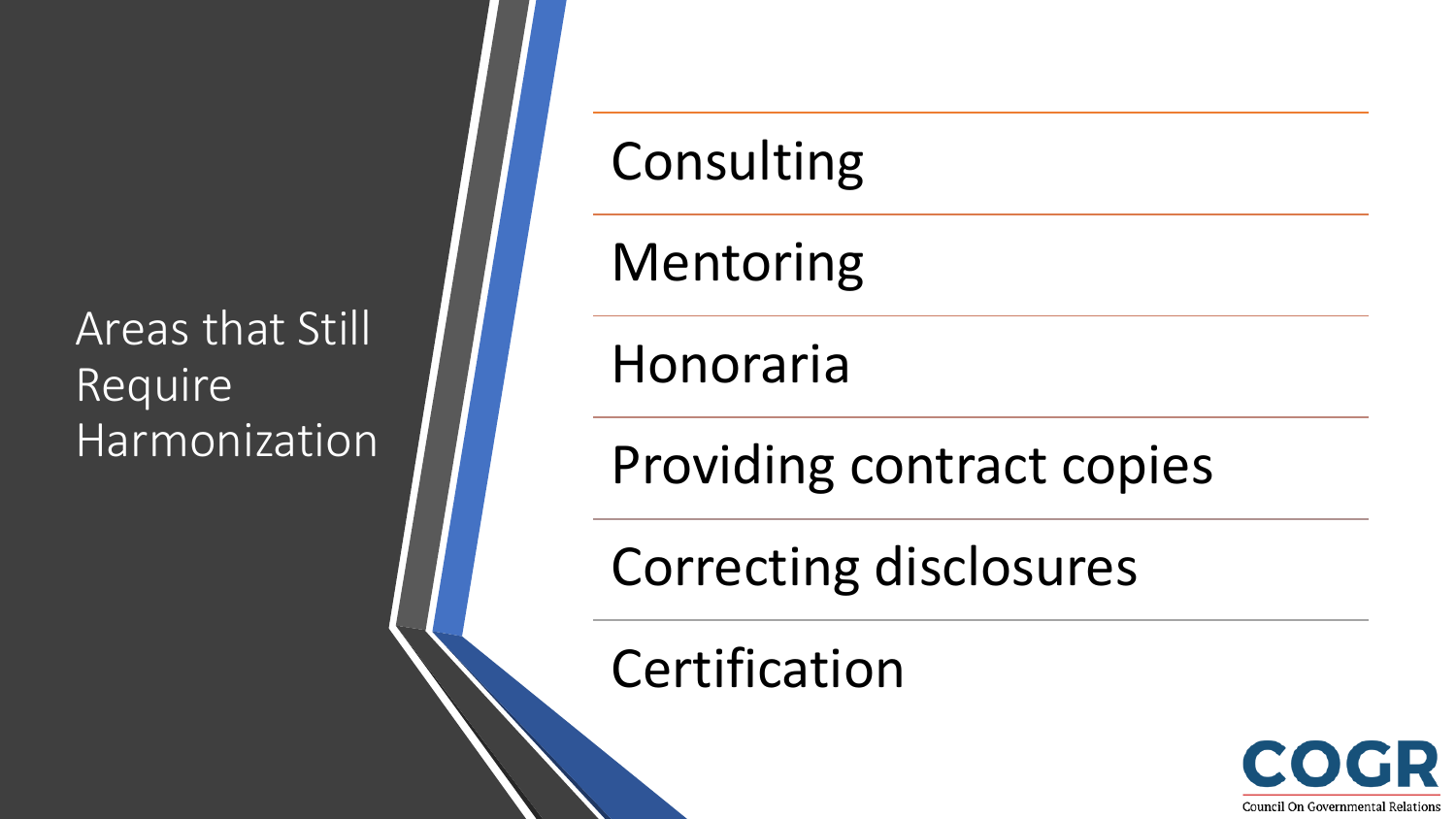[COGR Summary of Other Components of the](https://www.cogr.edu/sites/default/files/final%20NSPM%2033%20guidance%20re%20research%20security%20programs%20etc%20jan%2010%202022.pdf)  Guidance

Digital Persistent Identifiers

(Truth or) Consequences

Information Sharing

Research Security Programs

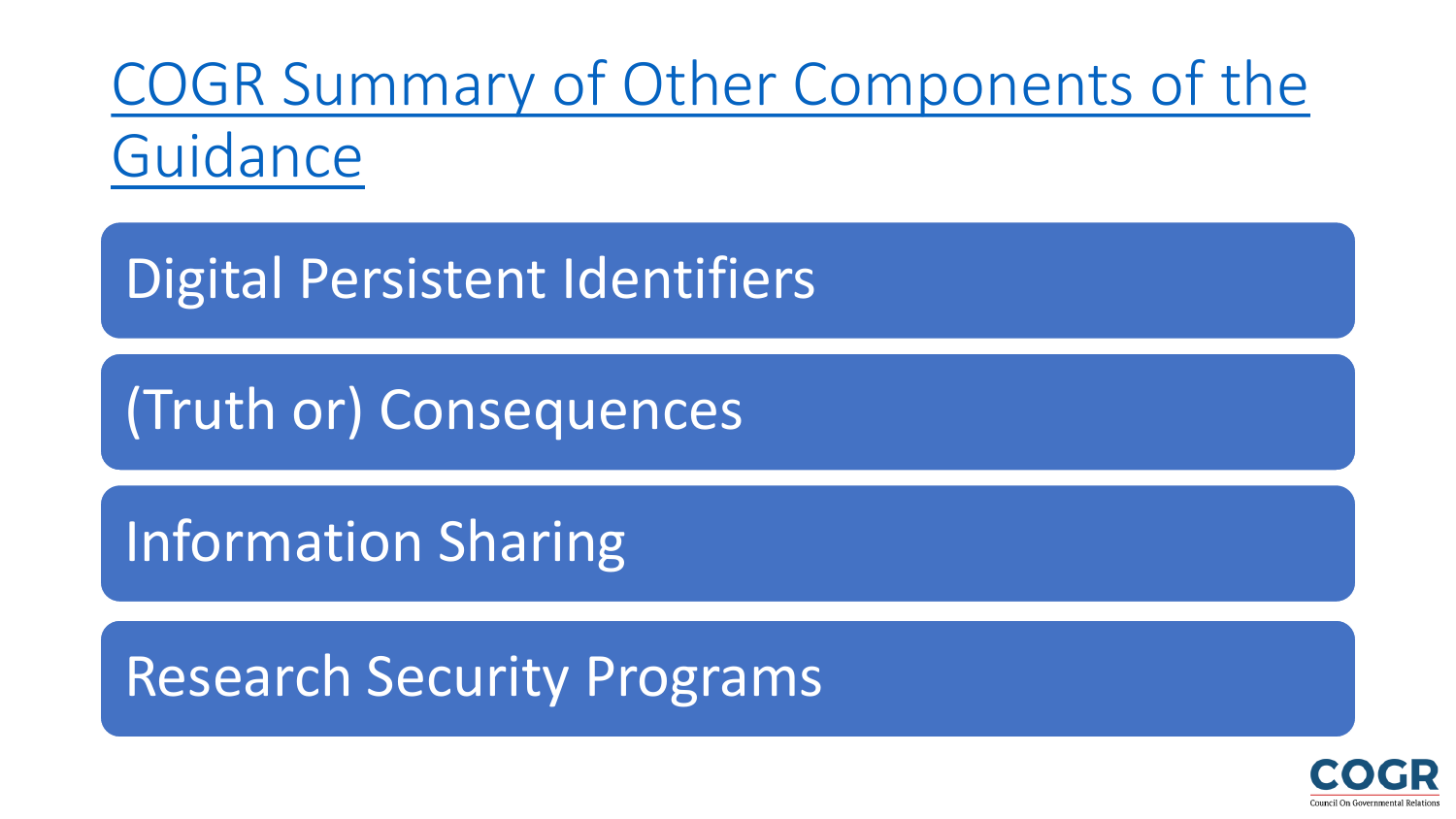#### Key Points for Institutional Consideration



- The research security function has many disparate pieces, which may be under different leadership.
- Determining what systems/processes can be leveraged and what new systems will be needed.
- Resources!
	- How far can existing resources be stretched?
	- Are the different offices (export control, IT, travel systems) talking to each other and working across the silos?



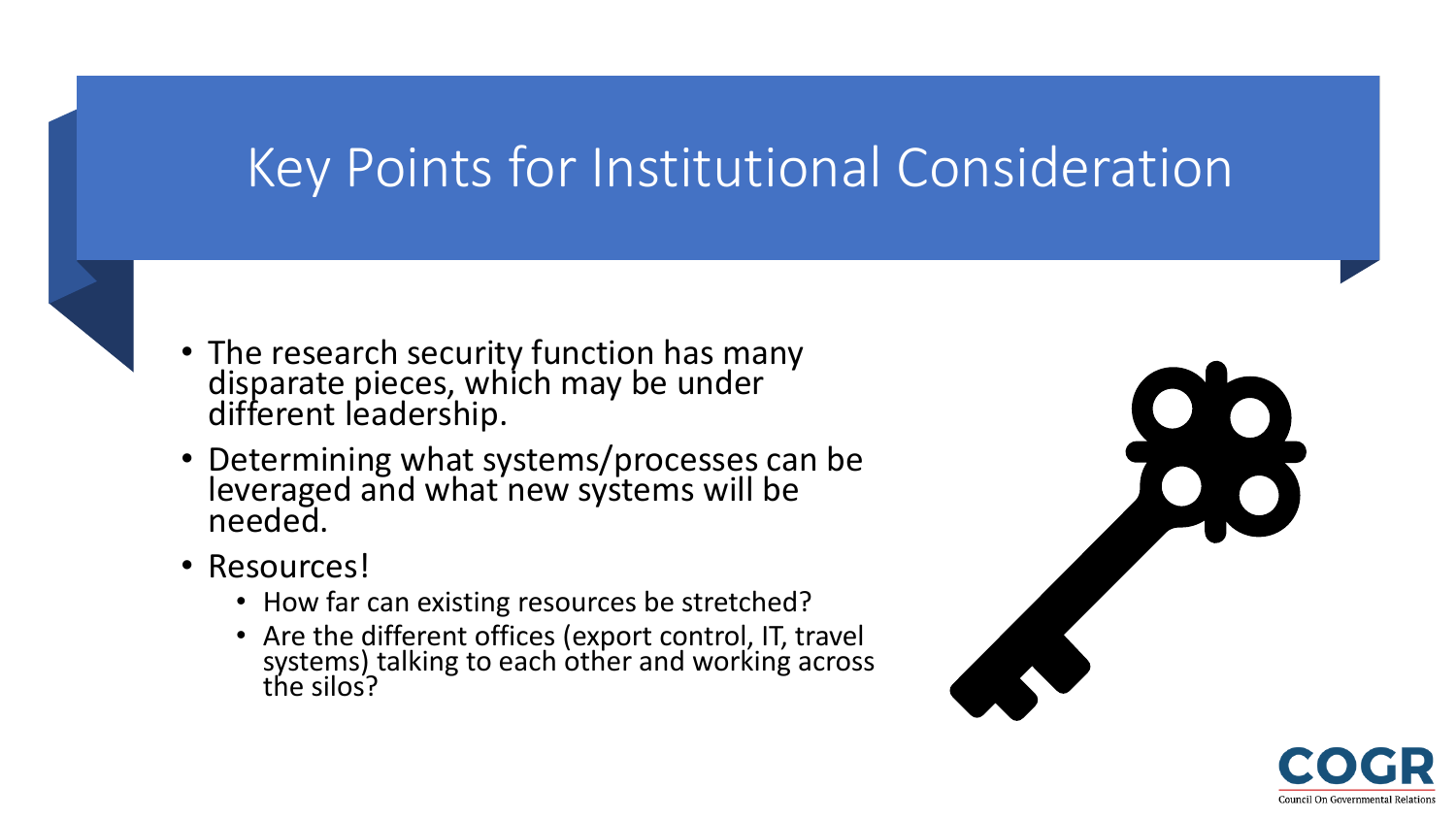

## Key Points for Institutions to Consider

- Clock is ticking!
- Training: Start now and be prepared to adapt the materials
- Promoting use of DPIs
- Addressing faculty fear of international engagement
- Making sure your institution can quickly direct faculty to use disclosure correction processes while systems are in flux

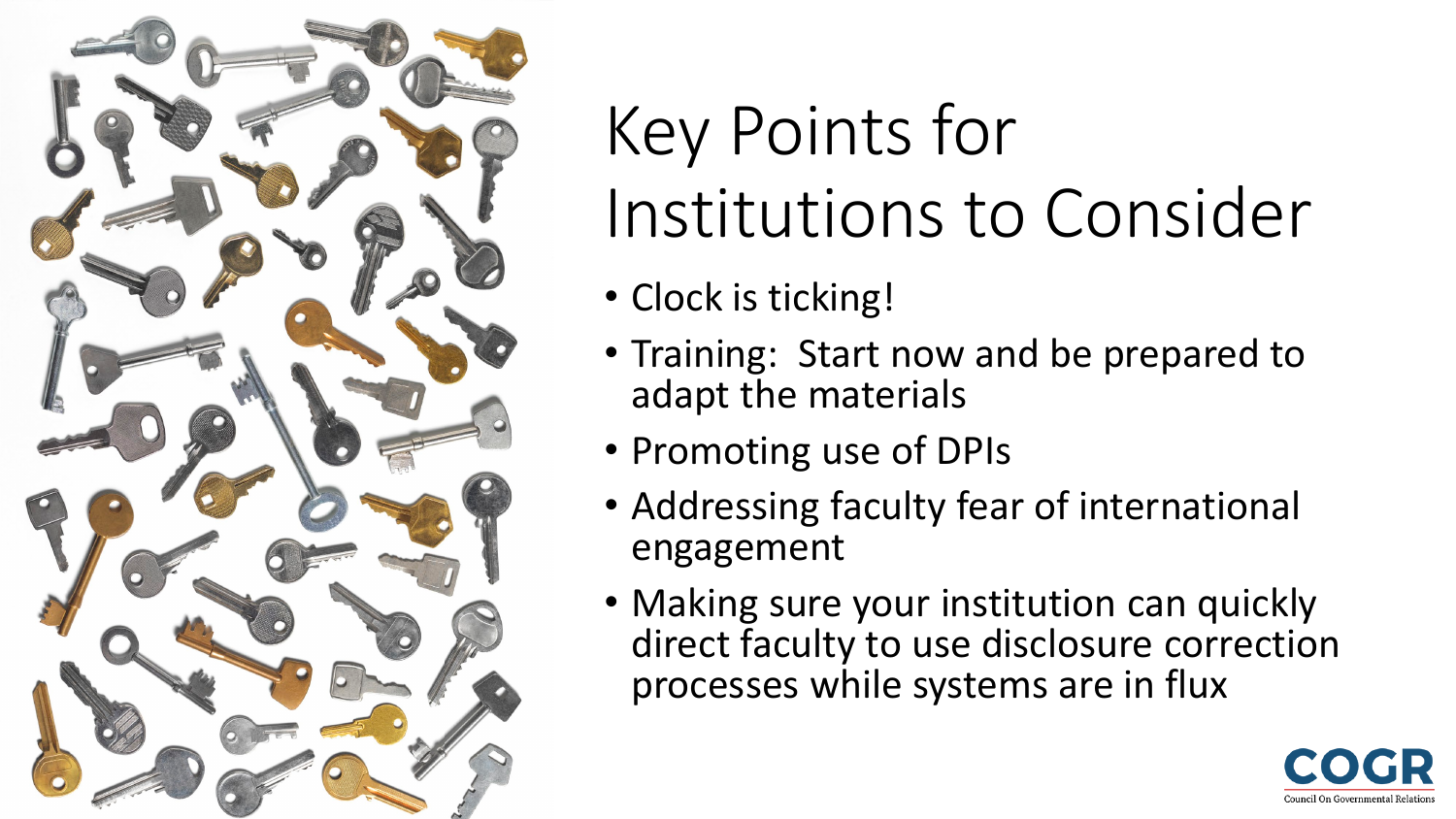#### Correcting Past Mistakes and Consequences for Non-Disclosure

- 
- Agencies should have procedures for permitting correction of past disclosure mistakes—OSTP stressed that those systems should be simple and straightforward
- Alignment with Section 223 of the FY 2021 NDAA for action against institution for non-disclosure by a researcher
	- Administrative remedy or enforcement action v. non-enforcement actions & remedies

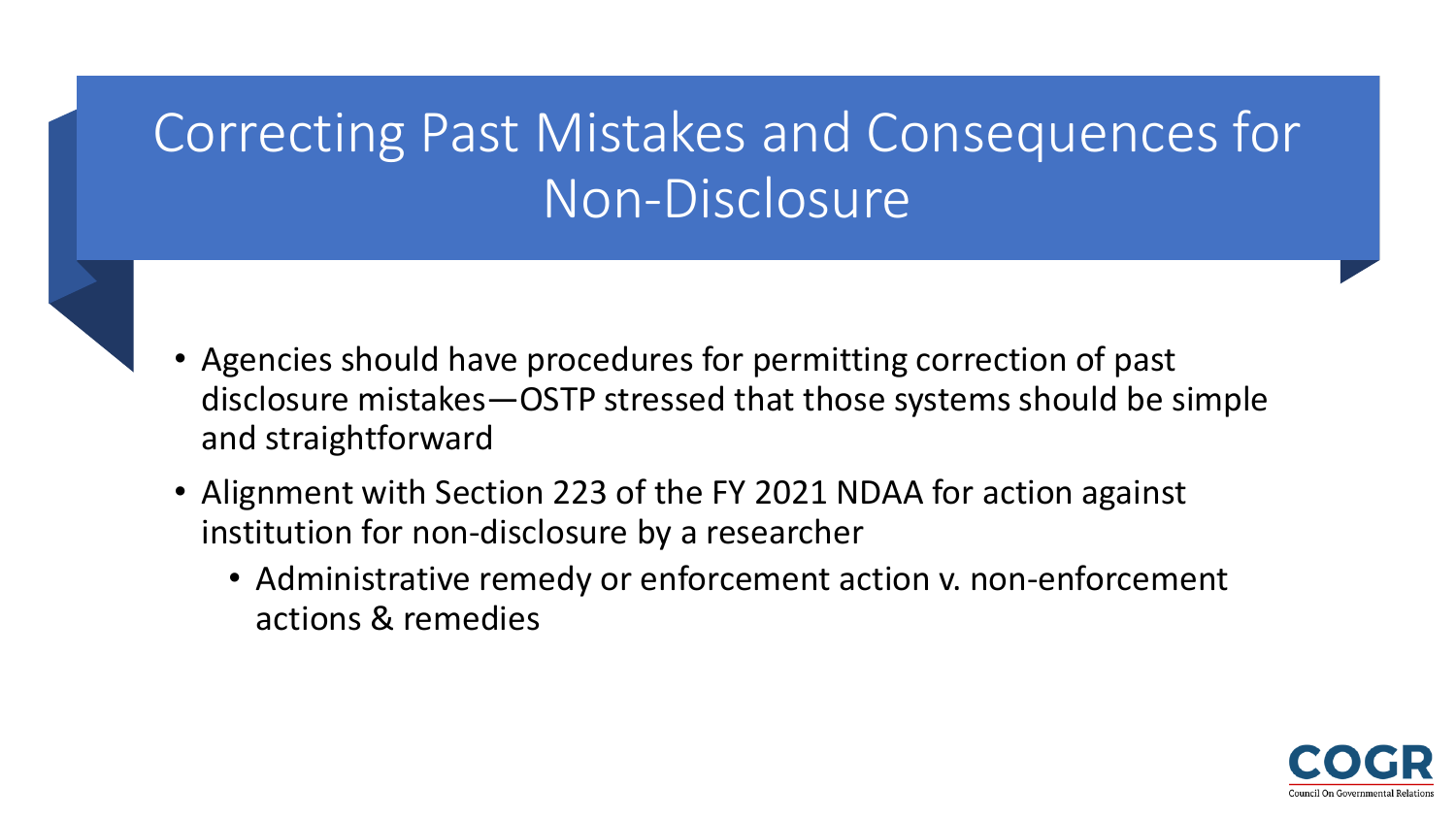#### On the Horizon: Research Security Programs

- Timeline: 90-day external engagement period + 120 development period
- Government assistance with training content and programmatic guidelines, tools, and best practices
- Institutional certification of compliance